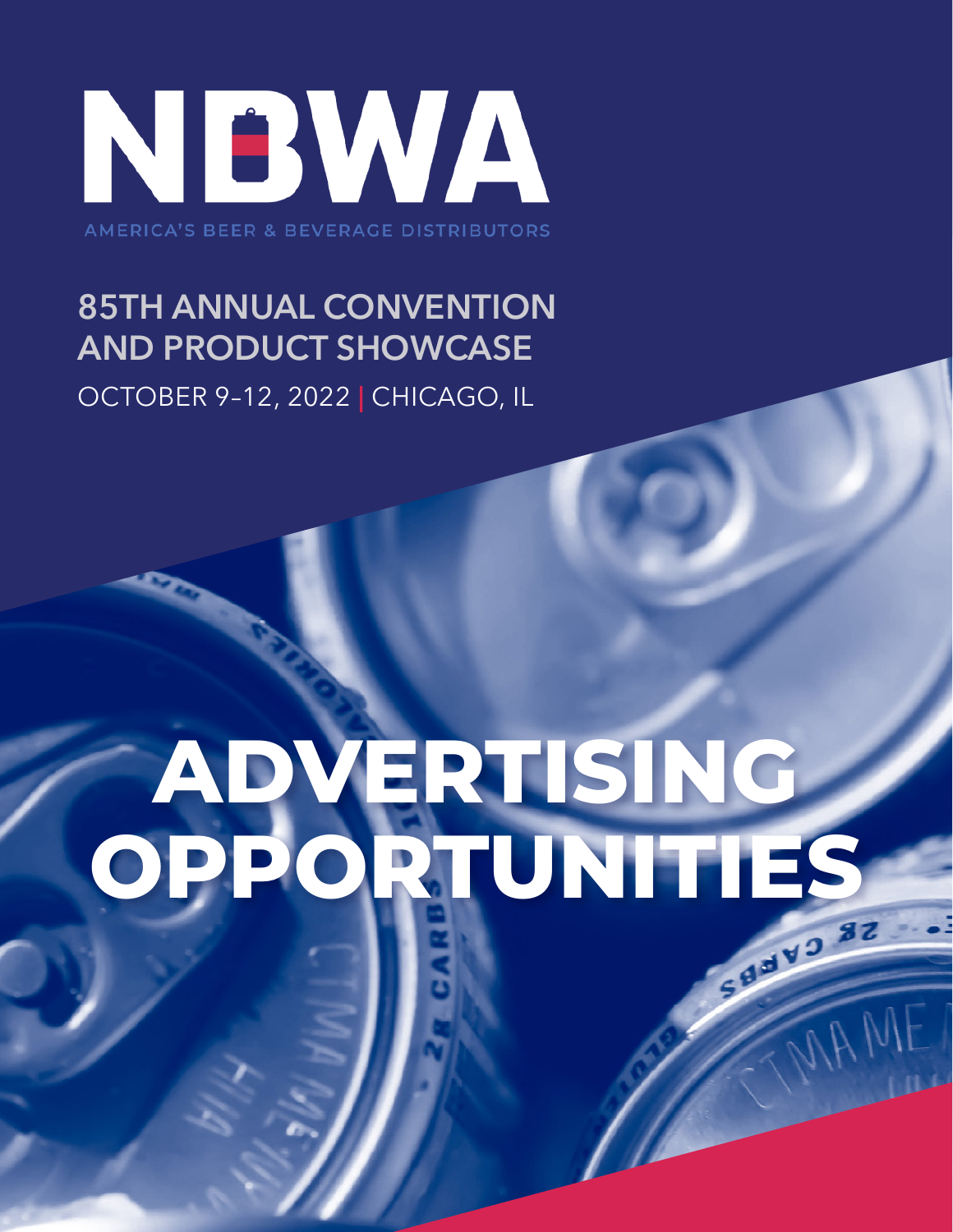## **DIGITAL ADVERTISING PORTUNITIES**

#### **DAILY BREW EMAIL NEWSLETTER**

Reach NBWA members and industry leaders year-round with placement in the Daily Brew email newsletter. Featuring the latest news impacting the beer distribution industry, The Daily Brew reaches an audience of over 7,000 distributor members and non-member industry peers. The newsletter is emailed daily to subscribers Monday through Friday, every week of the year. The Daily Brew is a digital publication only, with daily distribution.

#### **DAILY BREW STATISTICS**

- **• Year-round average open rate:** 26.1%
- **• Year-round average click rate:** 4.2%
- 45% of the audience regularly engages with the newsletter
- **• 2020 Convention Week average open rate:** 27.9%
- **• 2021 Convention Week average open rate:** 51.05%



#### **TOP BANNER AD**

The Top Banner Ad is the first image presented to the reader in the Daily Brew. Your 600 X 68 pixel ad will hyperlink to the URL of your choice. Accepted file types: JPG or PNG.

- \$1,000 per week
- \$1,500 per weeks surrounding Convention (9/25/22, 10/2/22 & 10/9/22)

#### **MIDDLE UNIT AD**

The Middle Unit Ad is a great way to catch readers' attention as they're catching up on the newsletter. Your 200 X 233 pixel ad will hyperlink to the URL of your choice. Accepted file types: JPG or PNG.

- \$500 per week
- \$750 per weeks surrounding Convention (9/25/22, 10/2/22 & 10/9/22)

#### **AD TAKEOVER PACKAGE**

Earn a complimentary middle unit ad when you purchase the Ad Takeover Package. The bundle includes the Top Banner Ad and 2 middle unit ads, rounding out the entire newsletter with your advertisements.

- \$1,500 per week
- \$2,250 per weeks surrounding Convention (9/25/22, 10/2/22 & 10/9/22)

#### **PAID ASSOCIATE MEMBER VIEWPOINT**

In addition to NBWA members' benefit of the publishing of a quarterly Associate Member Viewpoint, you can purchase additional space a la carte.

• \$500 per day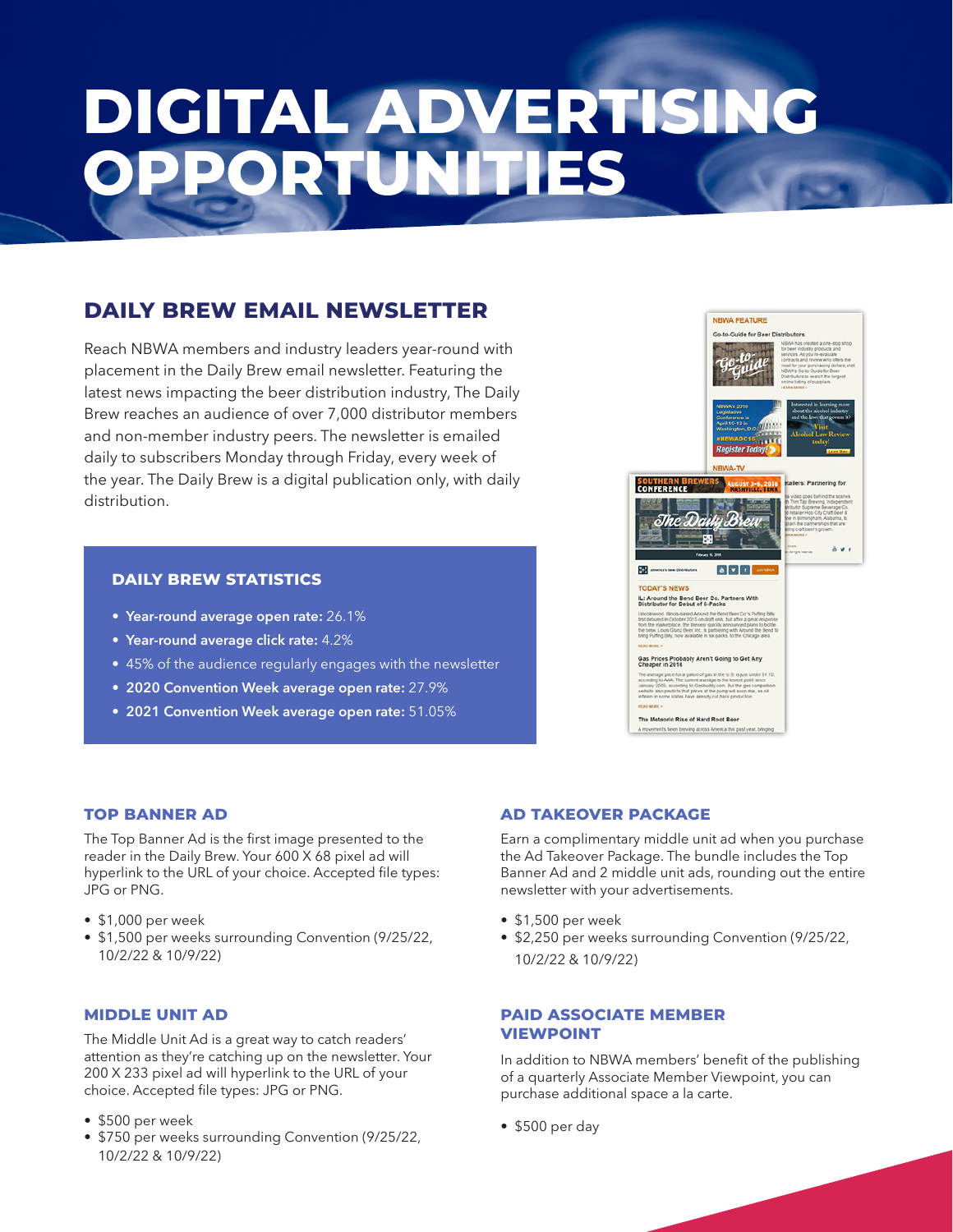### **NBWA**

#### **WHAT'S ON TAP NEWSLETTER**

The What's On Tap newsletter is the official daily newsletter of the NBWA convention. This daily, digital update is sent to attendees and exhibitors every morning of the convention with daily event news and information. The What's On Tap newsletter is a digital publication only, with daily distribution during the week of the fall convention on Sunday, October 9, Monday, October 10, and Tuesday, October 11, 2022.

#### **WHAT'S ON TAP STATISTICS**

- **• 2020 Convention Week average open rate:** 53%
- **• 2021 Convention Week average open rate:** 52.71%

#### **BANNER AD**

The clickable Banner Ad catches the attention of every attendee as they look for the latest convention updates. Your 600 X 68 pixel ad will hyperlink to the URL of your choice. Accepted file types: JPG or PNG.

• \$2,000 per day

#### **SPONSOR SPOTLIGHT PARAGRAPH**

Use this premier location to feature your company's latest product or service, or promote your exhibit booth presence at the conference. This space contains a 50 word paragraph to grab the reader's attention, and a "learn more" link that will route to the URL of your choice.

• \$2,000 per day

#### **BANNER AD / SPONSOR SPOTLIGHT PARAGRAPH COMBO**

Make the most of your What's On Tap investment by combining the Banner Ad and Sponsor Spotlight Paragraph all in one newsletter. The banner ad and article hyperlinks can route to the same or different URLs.

• \$3,800 per day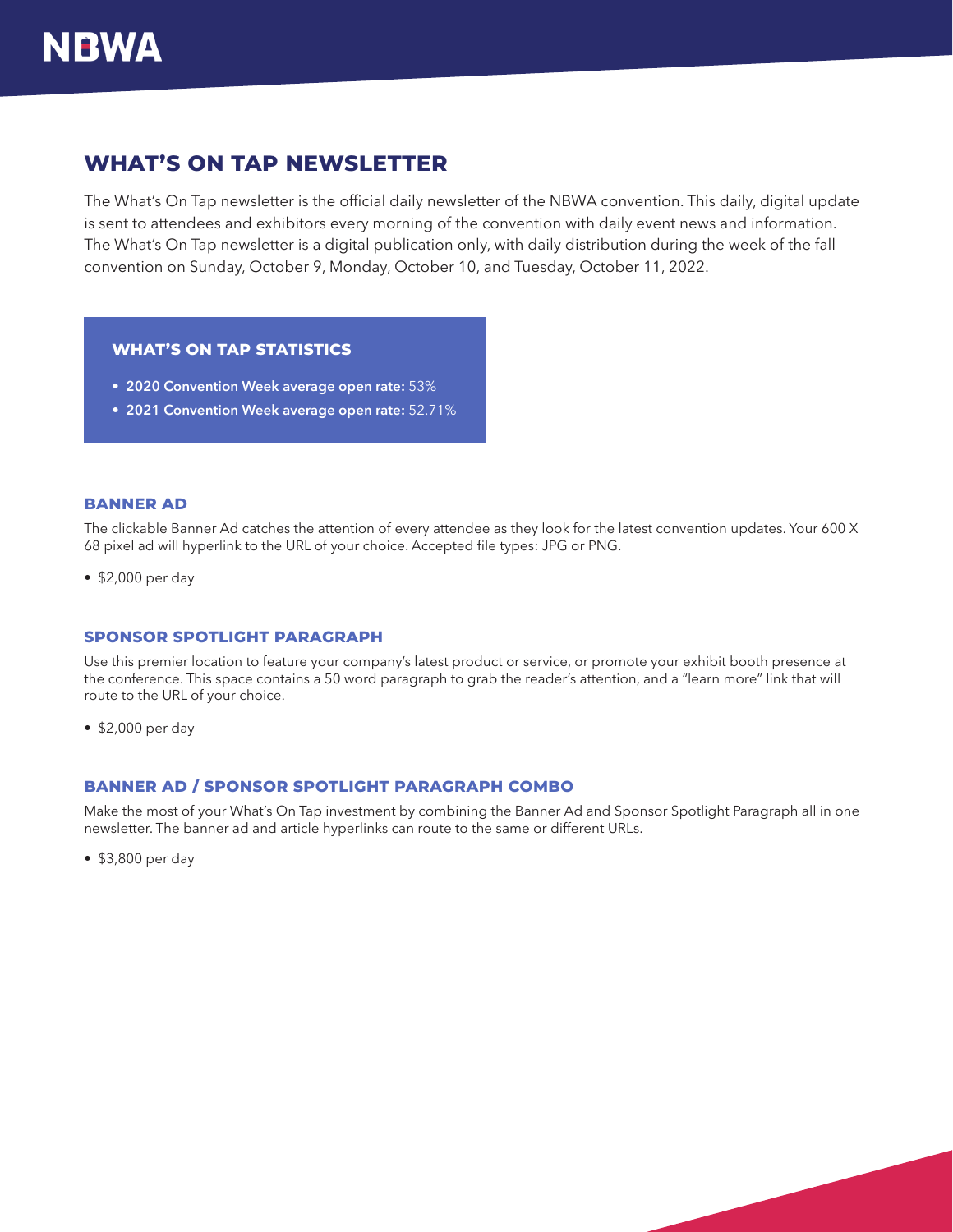## **PRINT ADVERTISING OPPORTUNITIES**

#### **BEER ROUTE NEWSLETTER**

The Beer Route Newsletter gives the latest on the beer distribution industry and provides an update on recent activities going on at NBWA. The Beer Route is published twice every year, with the spring edition published during NBWA's Legislative Conference, and the fall edition published during NBWA's Annual Convention. The newsletter is distributed in print at the meetings, and is made available at nbwa.org.

- **• Quarter Page Ad:** \$1,000
- **• Half Page Ad:** \$1,750
- **• Full Page Ad:** \$3,000



#### **CONVENTION PROGRAM**

The NBWA Convention Program is the full overview of the conference, where attendees will look to for general information, schedules, session descriptions, exhibit and sponsorship information, floor plans, and more. The program is distributed in print at the convention.

- **• Half Page Ad:** \$1,500
- **• Full Page Ad:** \$3,000